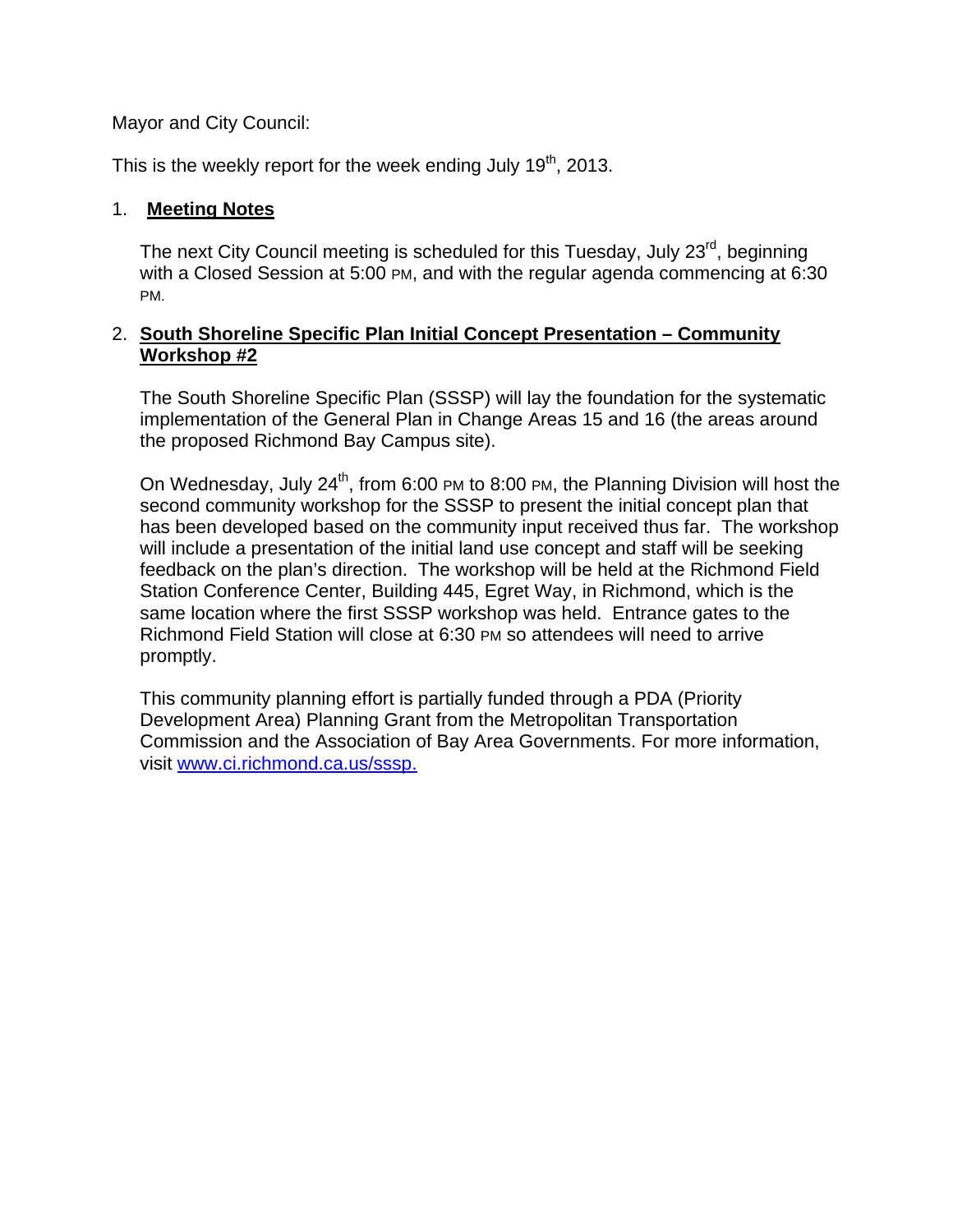

# 3. **Mathieu Court Alley Greening Project Design Charrette and Alley Party**

The Mathieu Court Alley Greening Project will transform a 16,000 square feet alley to a "green" street with landscaping, pervious pavers, trees and urban gardens.

On Thursday, July 18<sup>th</sup>, the Planning Division and Engineering Department, in partnership with the Iron Triangle Neighborhood Council, hosted a design charrette and Mathieu Court Alley Party. The event attracted approximately 50 residents, who provided valuable feedback about their priorities and goals for creating Richmond's first "green" alley. In addition, the event provided a platform for neighbors to get to know each other and interact in the alley. City staff and the consultant team will move forward with the feedback from the event and begin to prepare the final design of the alley.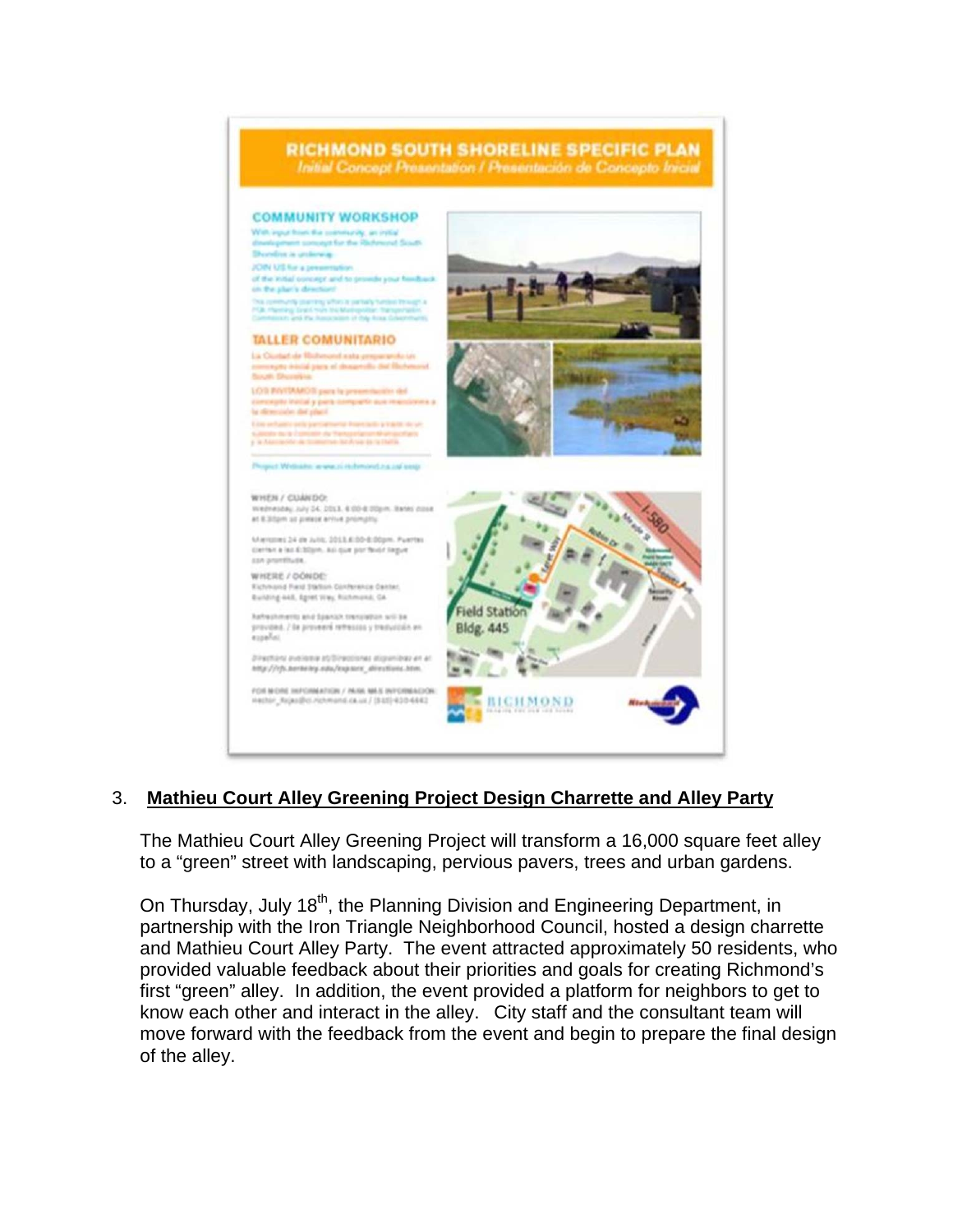The Mathieu Court Alley Greening Project is what we hope will be only a pilot project that will change the nature of alley ways in the Richmond community. The project is being partially funded by a State of California Strategic Growth Council Urban Greening Grant funded by Proposition 84. For more information on the project, please contact Kieron Slaughter, Associate Planner at (510) 620-6887 or visit the project webpage at http://www.ci.richmond.ca.us/index.aspx?NID=2595. (Additional photos will be posted on the City's Flickr page at

http://www.flickr.com/photos/richmondenvironment/sets/. While visiting the page, check out some of the other great Richmond event photos.)





## 4. **Belding Woods Residents Turn Out to "Love Your Block – One Block at a Time"**

This past Saturday, July 13<sup>th</sup>, residents of Belding Woods joined the City of Richmond's Code Enforcement and Abatement Division, and Richmond ESC – Excellence Serving our Community for a morning of sprucing up the blocks surrounding Belding Garcia Park located at 15<sup>th</sup> Street and Visalia Avenue.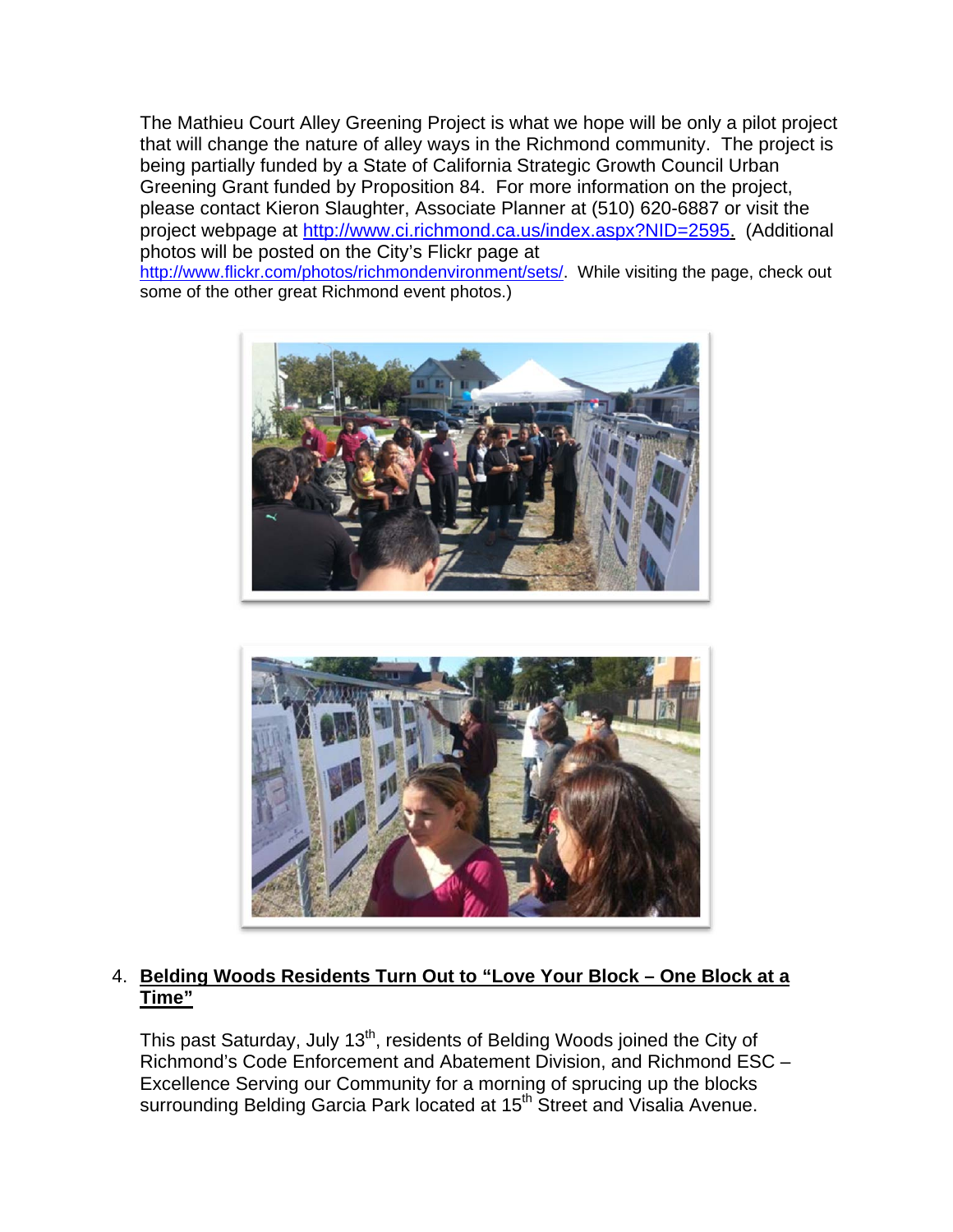The Love Your Block – One Block at a Time event was a component of previous and upcoming built environment improvements in the Belding Woods neighborhood, which began as part of the health and wellness element pilot project. Neighborhood residents and volunteers worked closely with City staff to remove debris from homes, sweep the streets within a four block radius, and clean the neighborhood park. Additionally, City staff and volunteers provided much needed assistance to two senior residents whose properties needed yard and tree maintenance. This collaborative and volunteer-fueled effort resulted in 5.5 tons of debris being collected.

Love Your Block – One Block at a Time is a community beautification service effort in which the City of Richmond engages community members in beautifying and revitalizing their neighborhoods. The effort is coordinated by the City's Code Enforcement Division and Richmond ESC.

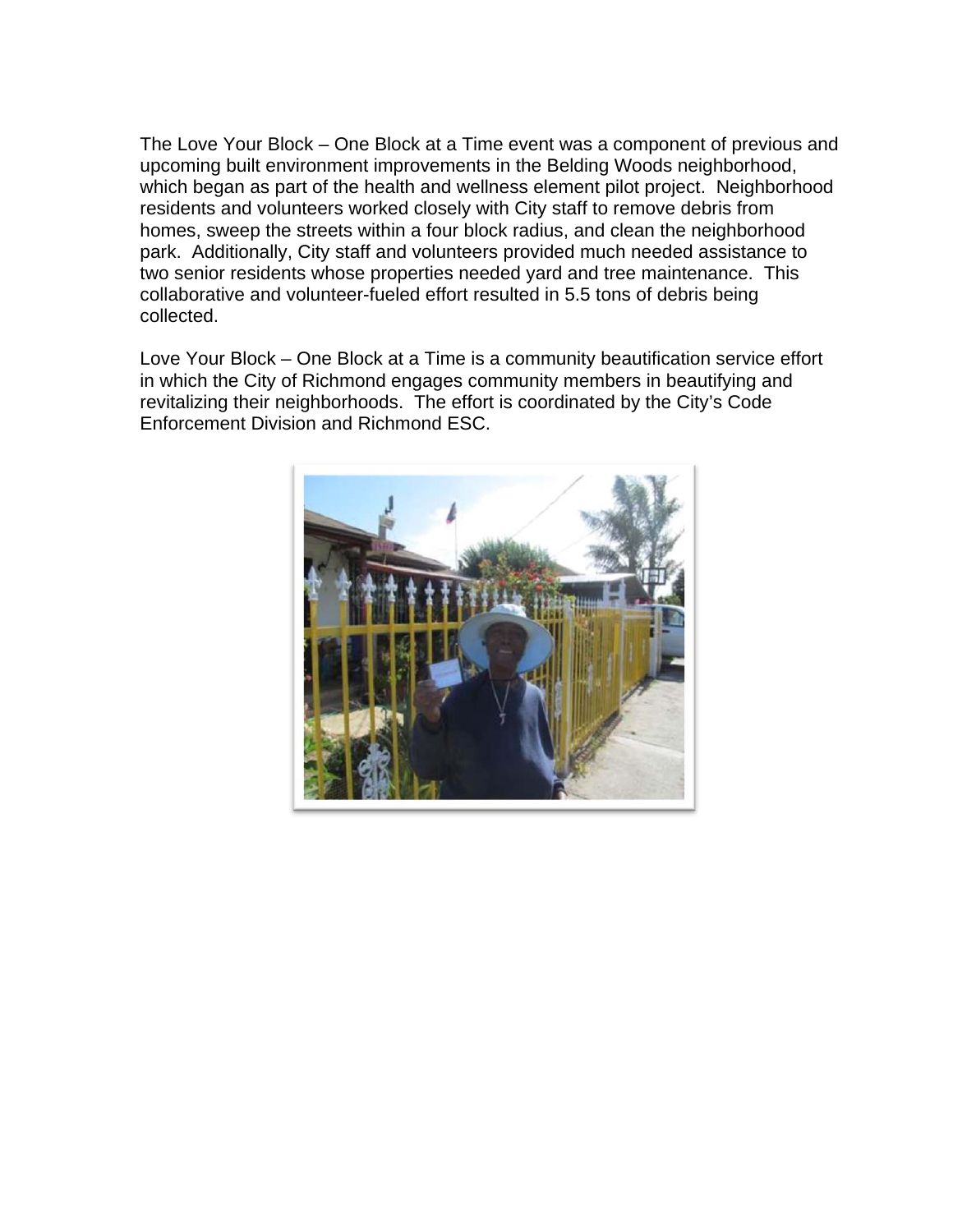



## 5. **City Receives Award for its Procurement Expertise**

`

The City has received the Achievement of Excellence in Procurement award from the National Purchasing Institute for the fourth consecutive year. This prestigious award is earned by those organizations that demonstrate innovation, productivity, eprocurement, and leadership attributes. Presentation of the award will be made in January at the Annual Conference of the California Association of Public Procurement Officials in San Diego. Congratulations go out to the Finance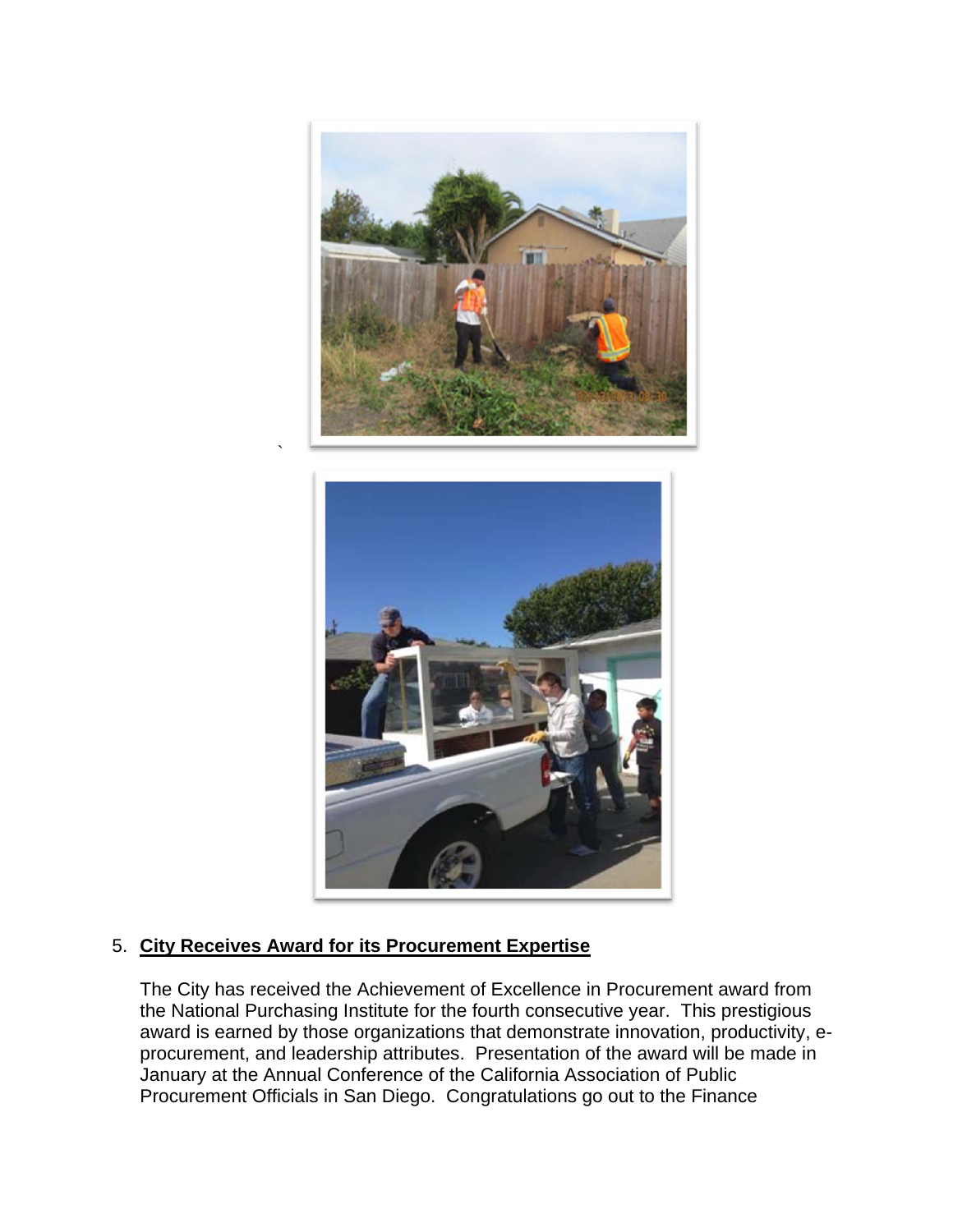Department, and especially to its procurement staff, Ofelia Alvarez and Rose Gibson-Martinez.

### 6. **Officer Bradley A. Moody Memorial Underpass Project Update**

Work has commenced on the Officer Bradley A. Moody Memorial underpass project. This project entails the construction of a roadway underpass on Marina Bay Parkway between Meeker Avenue and Regatta Boulevard, and is intended to resolve long-standing access limitations to the Marina Bay area caused by frequent train crossings.

Please be advised that on Tuesday, July  $23^{\text{rd}}$  and Wednesday, July  $24^{\text{th}}$ , evening work associated with the project is anticipated to occur at the intersection of Meeker Avenue and Marina Bay Parkway at the entrance to the State Department of Public Health campus. Utility relocation work will be underway from 4:00 PM to midnight on these days.

Also please note, Marina Bay Parkway is scheduled to be closed beginning the week of August 26, 2013, and will remain closed for approximately 18 months. Additional information and updates will follow.

For additional information, and to be added to the project update contact list, please see the project website at www.moodyup.com.

## 7. **Office of Neighborhood Safety Peacemaker Sr. Fellow Positively Representing the City of Richmond in Washington, DC**

The Office of Neighborhood Safety (ONS) would like to share ONS Ambassador Eric Welch's first blog from his position of summer Policy Intern at the Campaign for Youth Justice (CFYJ) in Washington, DC. Eric has been in Washington, DC doing a justice-related internship since this past June 9<sup>th</sup>. His internship will conclude in August and, thereafter, he will travel to Florida to attend college. The Campaign for Youth Justice has communicated that they are very much valuing having Eric as part of their team – "He is fantastic and is contributing so much."

Monday, July 15, 2013

#### **CFYJ Kicks Off 2013 Summer Institute Series**

By Eric Welch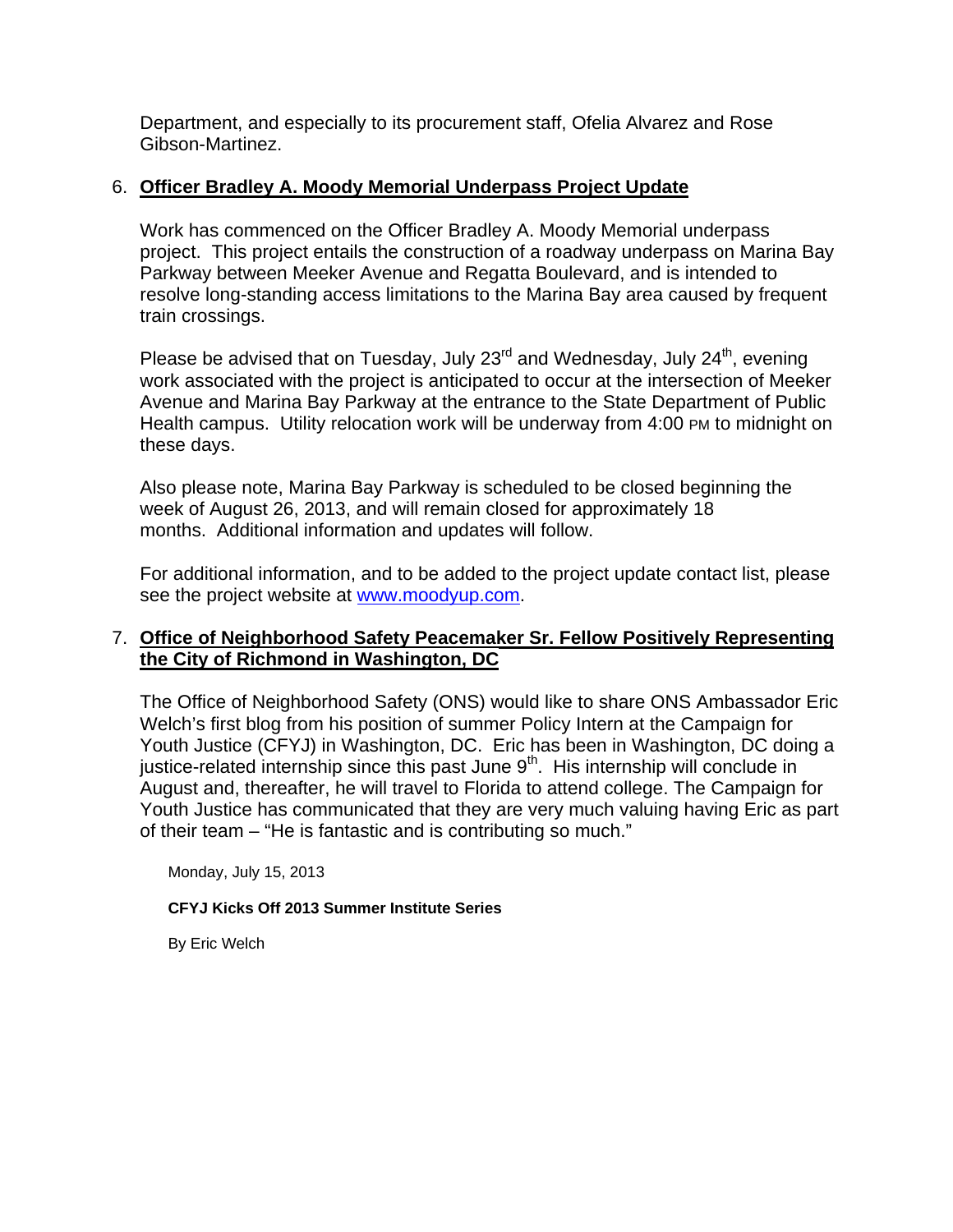

Eric Pictured Standing

Annually the Campaign for Youth Justice (CFYJ) spearheads its Summer Institute Brown Bag Lunch Series, in which juvenile justice interns in Washington can gather to learn about different aspects of the juvenile justice field.

Last week was the first Summer Institute Brown Bag Luncheon at the new CFYJ office, which was a huge success. The Campaign had two very knowledgeable experts, Alexandra Staropoli. Associate Director for Government & Field Relations at Coalition for Juvenile Justice, and Kaitlin Banner, Staff Attorney of the Advancement Project to end the School-to-Prison Pipeline.

Over 25 motivated local interns were in attendance and sat around the table with open ears processing the information that was being shared about these organizations and what they do. The presentation was about the National Juvenile Justice Delinquency Prevention Coalition, Gangs, and School Safety Working Group. The Gangs Working Group's main topic was about the Youth Promise Act, a bill that ensures that there are funds for gang intervention and youth violence issues. School Safety's primary focus was on the School-to-prison pipeline, a national trend that forces youth out of school and into the criminal justice system.

The Next Summer Institute event will be with Free Minds Book Club on Write Night on Tuesday July 23rd from 6:00-8:00pm. Please RSVP here if interested in attending, organizer@cfyj.org.

### 8. **California Food Policy Council Workshop**

The California Coalition of Food Policy Councils, and the non-profit Roots of Change, hosted a series of workshops for communities interested in starting new Food Policy Councils or enhancing the performance of existing councils. The first workshops in this series will be led by Mark Winne who previously led the Community Food Security Council's program on Food Policy Councils, and wrote the handbook on "Doing Food Policy Councils Right", as well as compiling the Harvard Food Policy Law Clinic's Toolkit "Good Law, Good Food."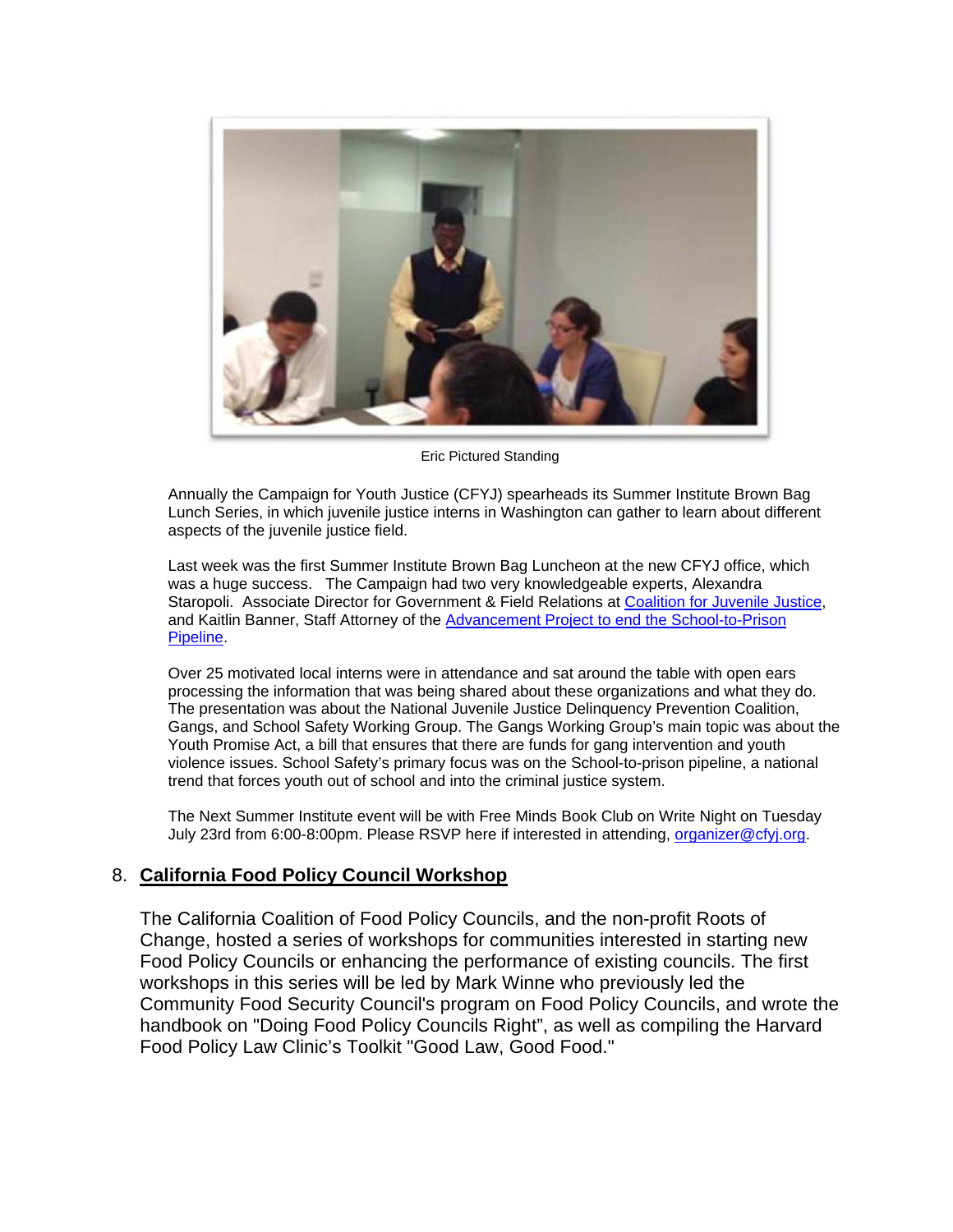On Wednesday, July 10<sup>th</sup>, the Northern California Councils convened at Richmond Civic Center to discuss best practices from around the country, and what's working (or not) in our own California councils. Several members of our own Richmond Food Policy Council were present and active in promoting health equity and food justice for the Richmond community.



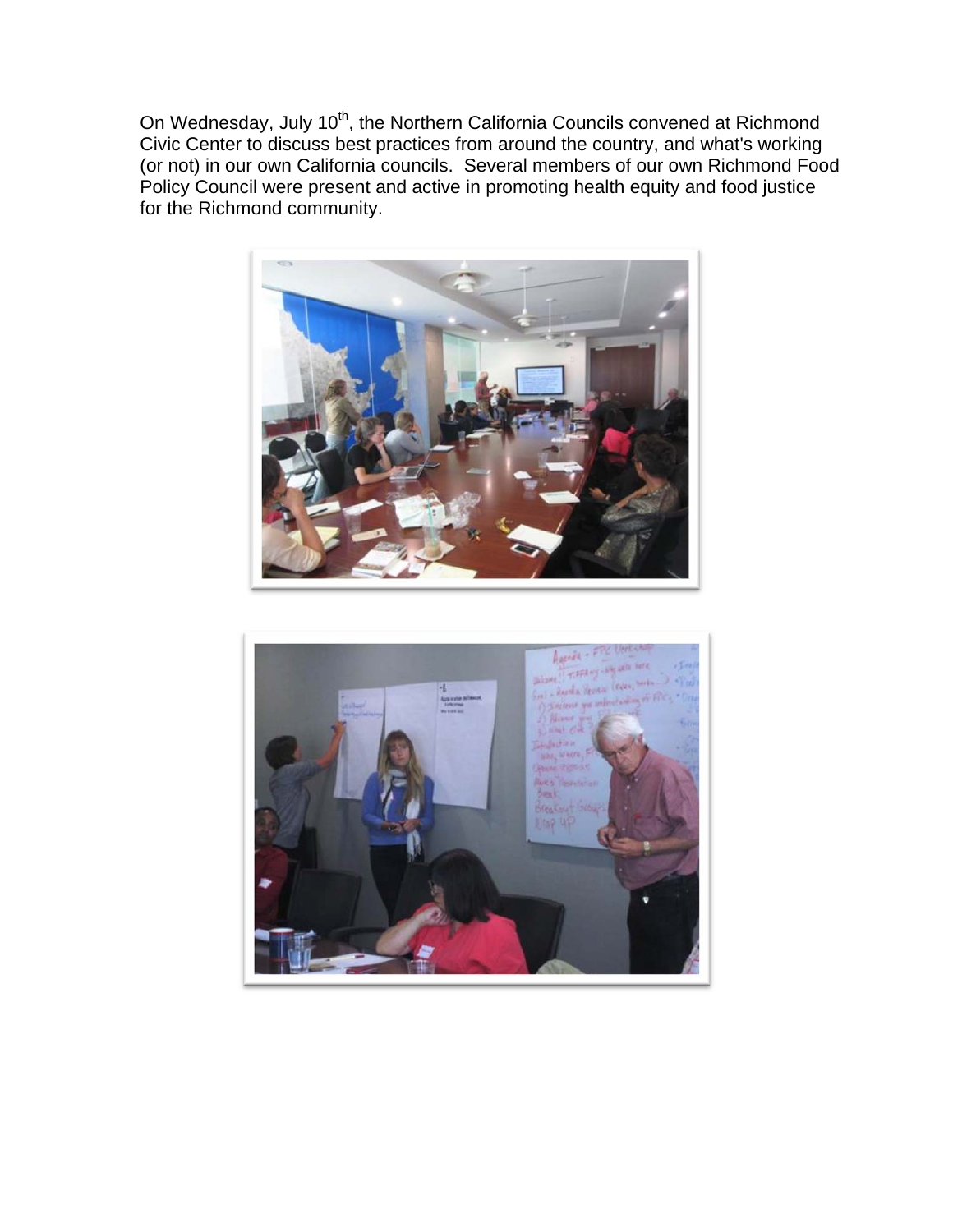

## 9. **Support Richmond High School Students Through Writer Coach Connection**

Last school year, 75 caring community volunteers worked 1-on-1 with Richmond High School (RHS) students in their English classes on their writing assignments. Together they brainstormed ideas, discussed life experiences, and worked to create clear, concise, and well organized writing. These writing, creative and critical thinking skills are essential for school, college, and career success.

Last year, EVERY student in a participating class had a coach, but we expect to add one hundred additional students to the coaching program this fall. They need coaches! With positive encouragement, students become more confident and competent writers. Teachers report more assignments turned-in and dramatically improved writing. Grades and the first-time pass-rate on the high school exit exam have also improved.

What RHS students said about their coaching:

- "It has changed the way I feel about writing because my coach encourages me to be better."
- "Now I'm proud and confident. I feel more confident when I write important essays."
- "Everything was amazing. I think this was the best program I ever had."

Coaches commit to a two-hour assignment and meet with students 2-3 times per month. Excellent coach training provides strategies for working effectively with students. They warmly welcome working and retired people, parents, grandparents, college students, and community members of all cultures and backgrounds. Please register as soon as possible because training sessions will start soon to prepare for school in September!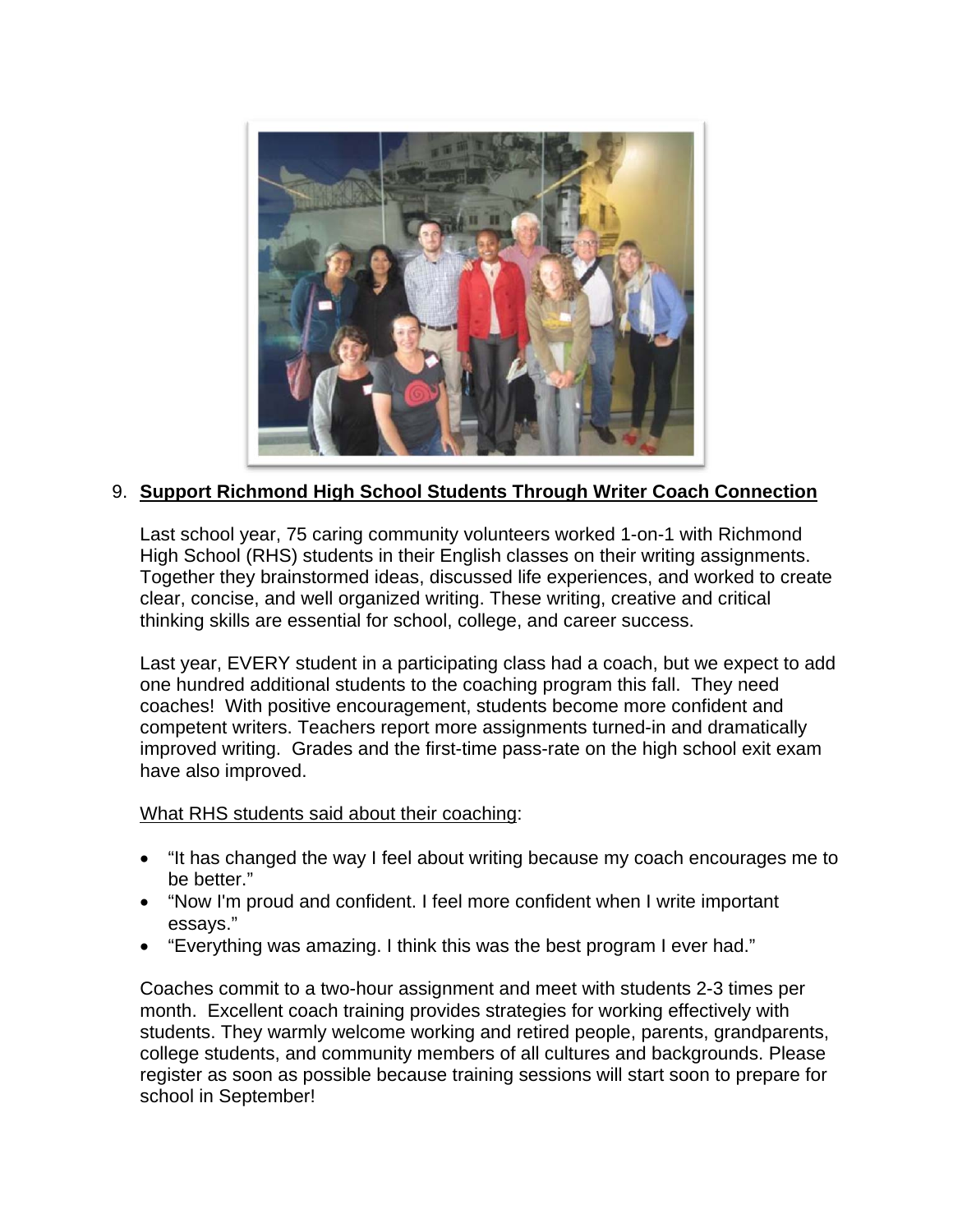For information and to register to become a coach: http://www.writercoachconnection.org/

Watch a video to learn more and coaches and students do: http://www.writercoachconnection.org/what-we-do.html

For more information, contact Shelli Fried, RHS Volunteer Recruitment Manager, at 510-530-7600 or sfried0530@gmail.com.



# 10. **ObamaCare: What Does the Affordable Care Act (ACA) Mean for You?**

On Wednesday, July  $24^{th}$ , from 6:30 PM - 8:00 PM, there will be a workshop regarding how the Affordable Care Act (ACA), also known as ObamaCare, will be implemented in California, and what are the options to sign-up for health insurance in Richmond. At the workshop, residents will have a chance to learn about:

- What's changed in the Affordable Care Act and what is to come;
- The Low-Income Health Program (LIHP) overview: who is eligible and where to apply;
- LifeLong Medical Care: Health service for all ages.

The workshop is open to all members of the community. Refreshments will be served at 6:00 PM. Please RSVP if you plan on attending: **www.obamacareacaworkshop.eventbrite.com**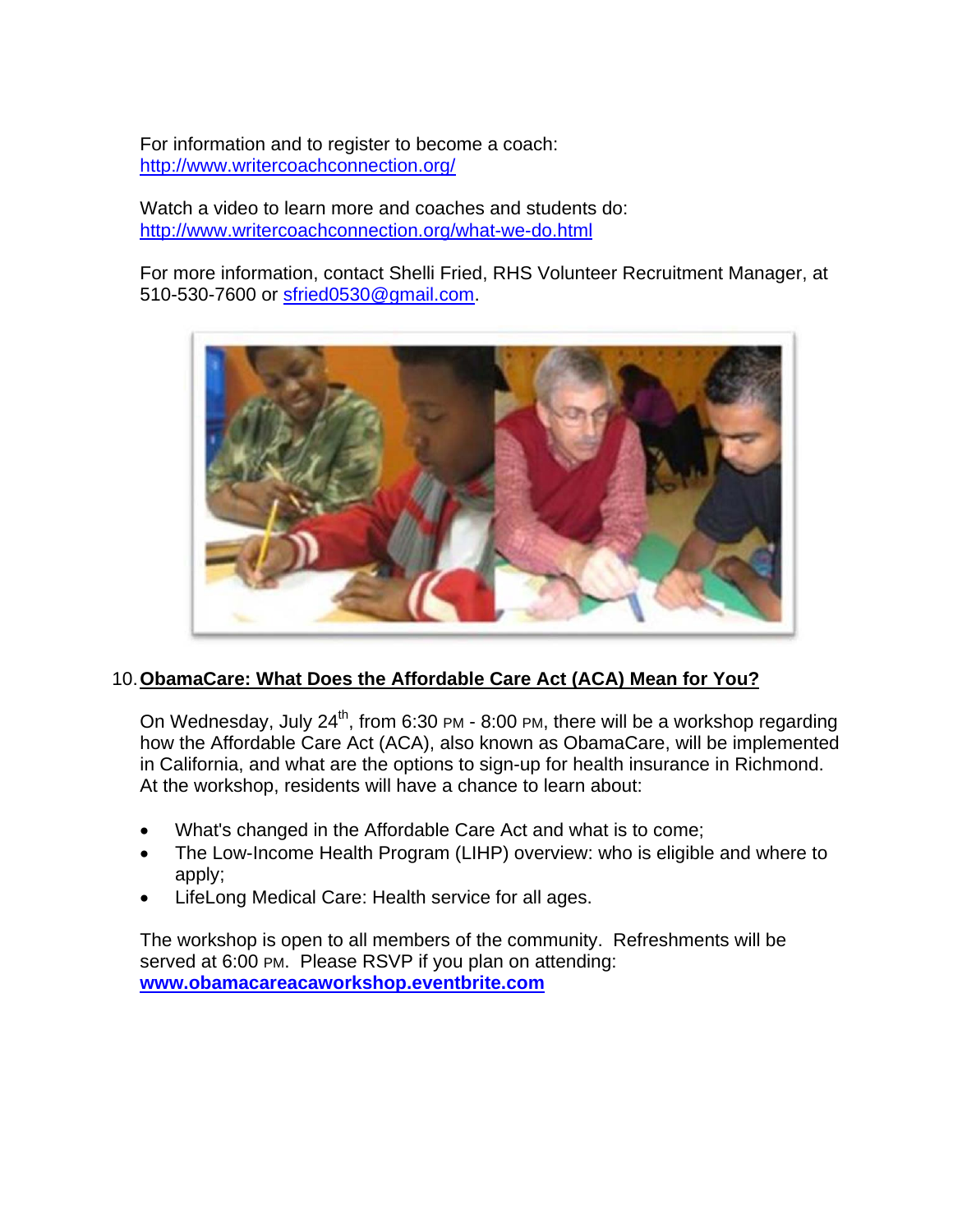

## 11. **Public Works Updates**

Facilities Maintenance: Carpenters installed the mural in the Main Library, repaired damaged windows at Booker T. Anderson Community Center, and cut a concrete slab to assist in a water line repair.

Painters power-washed the exterior of the Booker T. Anderson Community Center to prepare for painting.

Stationary Engineers cleared the main waste line and repaired the water closet at Fire Station #68, repaired the sink in the City Manager's office area break room, repaired the water supply line to Booker T. Anderson Community Center, and repaired a grade water supply line on Kelsey.

The Electricians troubleshot the traffic controller at Harbour Way and Macdonald Avenue, repaired traffic signals at Blume and Hilltop Drives, repaired street lights at Hilltop and Hillview Drives, repaired turned traffic heads at Cutting and Canal Boulevards, and replaced Christy Boxes on Giant Highway and Richmond Parkway.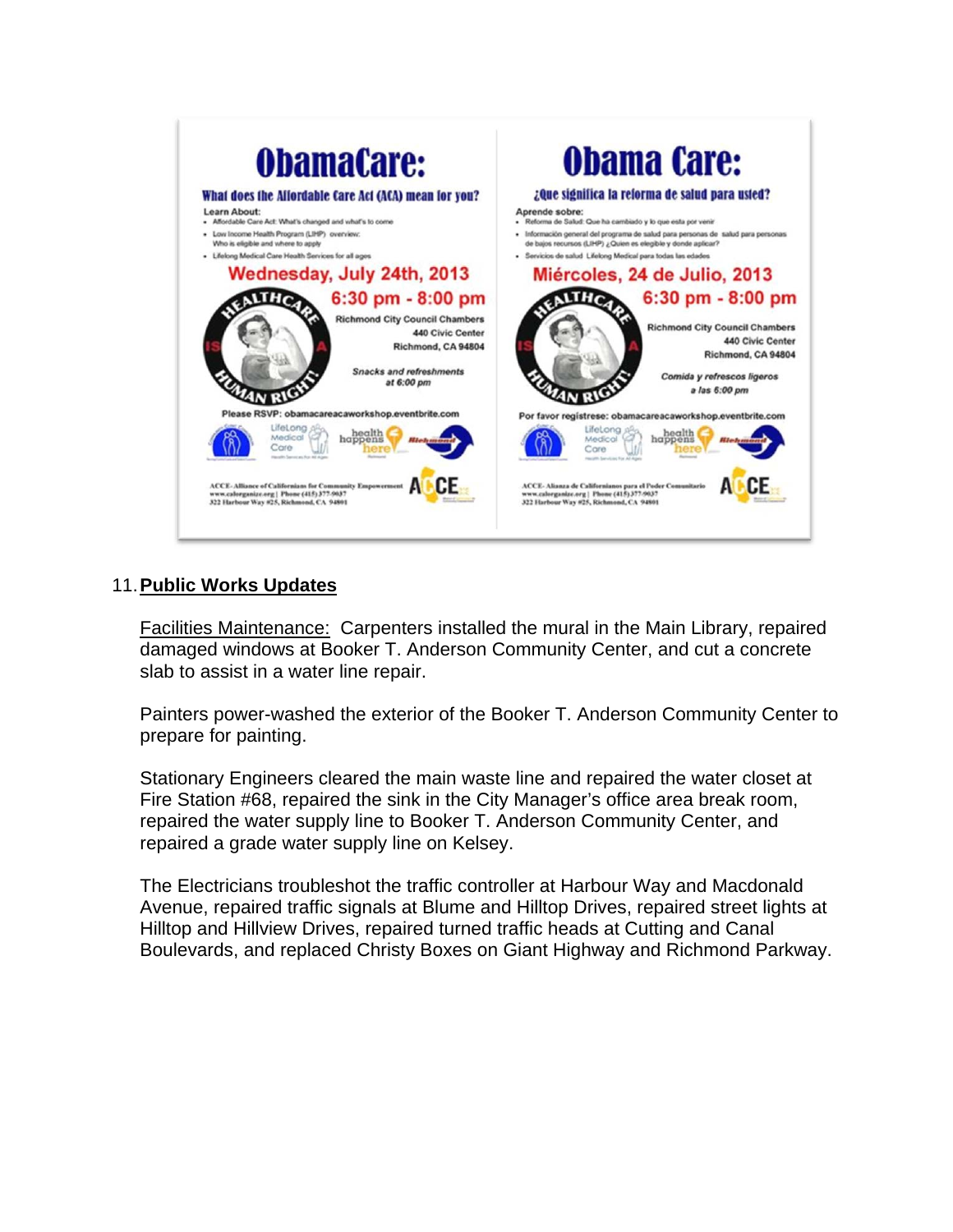

Streetlight Repairs at Hilltop and Hillview Drives

Parks and Landscaping Division: This past week, crews continued landscape rehabilitation along the esplanade trail in the Marina, completed the tennis court resurfacing at Hilltop Green Park, performed landscape maintenance along Atlas Road and Giant Highway, completed irrigation repairs at Hilltop Park, mowed the Richmond Greenway, turf aeration at various parks, completed mulching project along Canal Boulevard, landscape maintenance along the San Luis sound wall, and completed vegetation maintenance along the Richmond Parkway.



Hilltop Green Pavement Resurfacing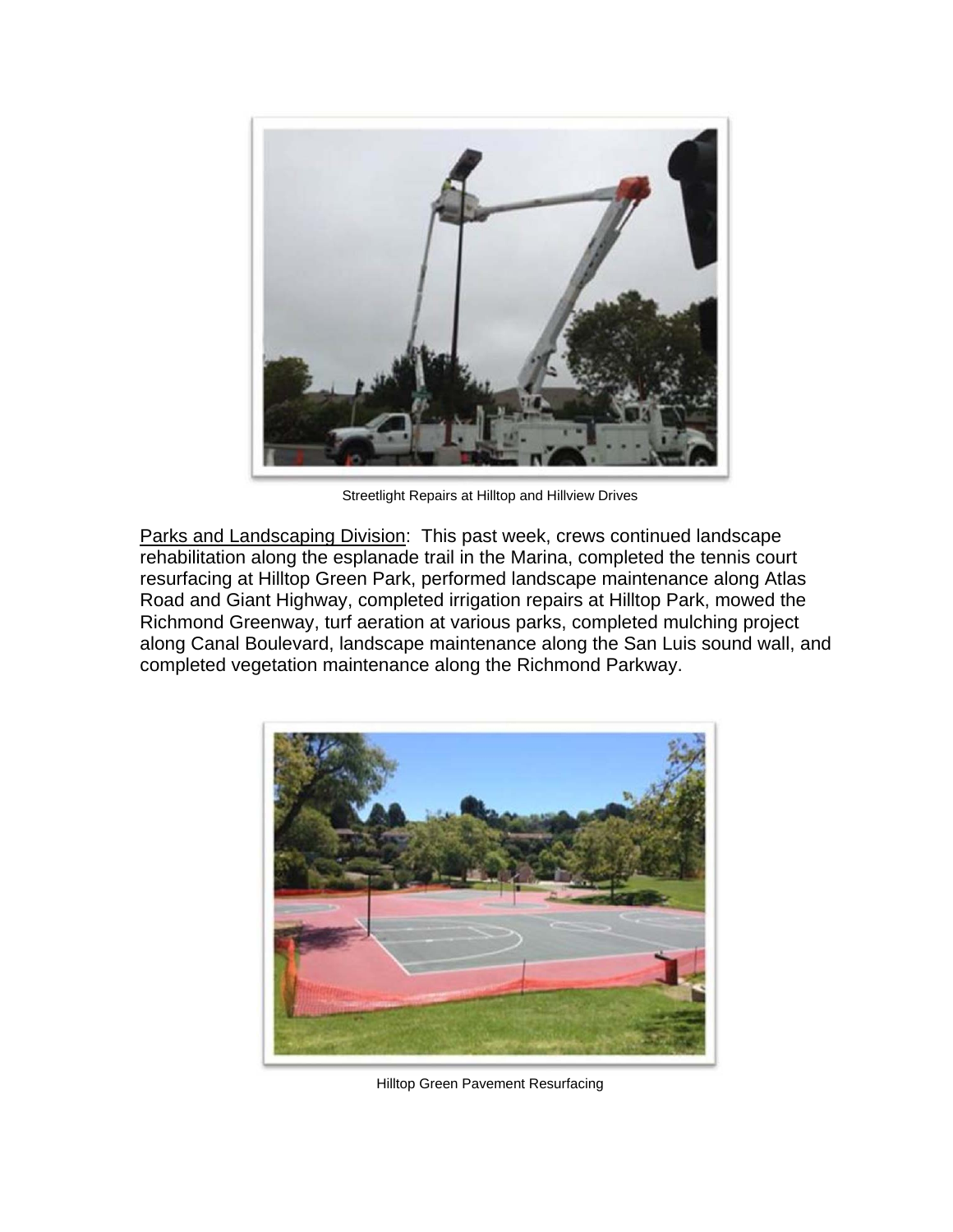Tree crews completed work on Duboce Avenue, Carlson Boulevard, 8<sup>th</sup> Street, Cutting Boulevard, and South 41<sup>st</sup> Street.

Streets Division: Crews performed grinding and paving on Duboce Avenue as well as worked from the outstanding pothole and sidewalk list.



Paving on Duboce Avenue

Signs and lines crews repaired two knocked down signs, installed six new signs, repaired 15 street signs, repainted curbs and installed the Iron Triangle Neighborhood Community Picnic Banner on Macdonald Avenue.



Hanging of Banner on Macdonald Avenue